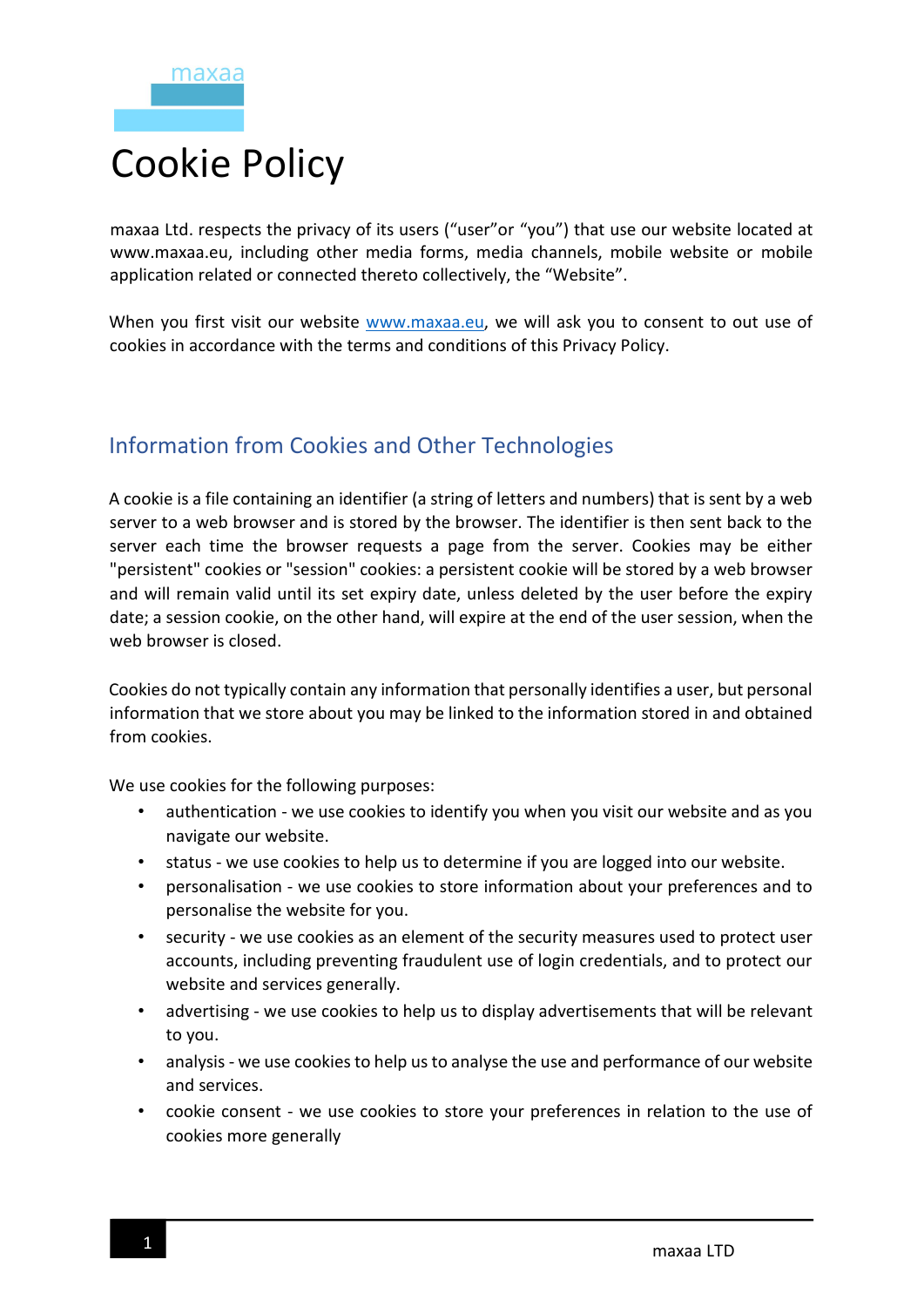

We collect information when you access content, advertising, sites, interactive widgets, applications, and other products (both on and off of our Services) where maxaa's data collection technologies (such as web beacons, development tools, cookies and other technologies, etc.) are present. These data collection technologies allow us to understand your activity on and off our Services and to collect and store information when you interact with Services we offer to partners.

This information also includes the kind of content or ads served, viewed or clicked on; the frequency and duration of your activities; the sites or apps you used before accessing our Services and where you went next; whether you engaged with specific content or ads; and whether you went on to visit an advertiser's website, downloaded an advertiser's app, purchased a product or service advertised, or took other actions.

## Cookies used by our service providers

Our service providers use cookies and those cookies may be stored on your computer when you visit our website.

We use Google Analytics to analyse the use of our website. Google Analytics gathers information about website use by means of cookies. The information gathered relating to our website is used to create reports about the use of our website. Google's privacy policy is available at: https://www.google.com/policies/privacy.

Most browsers allow you to refuse to accept cookies and to delete cookies. The methods for doing so vary from browser to browser, and from version to version. You can however obtain up-to-date information about blocking and deleting cookies via these links:

https://support.google.com/chrome/answer/95647?hl=en (Chrome); https://support.mozilla.org/en-US/kb/enable-and-disable-cookies-website-preferences (Firefox); http://www.opera.com/help/tutorials/security/cookies/ (Opera);

https://support.microsoft.com/en-gb/help/17442/windows-internet-explorerdelete- manage-cookies (Internet Explorer); https://support.apple.com/kb/PH21411 (Safari); and https://privacy.microsoft.com/en-us/windows-10-microsoft-edge-andprivacy (Edge).

Blocking all cookies will have a negative impact upon the usability of many websites. If you block cookies, you will not be able to use all the features on our website.

Most web browsers and some mobile operating systems include a Do-Not-Track ("DNT") feature or setting you can activate to signal your privacy preference not to have data about